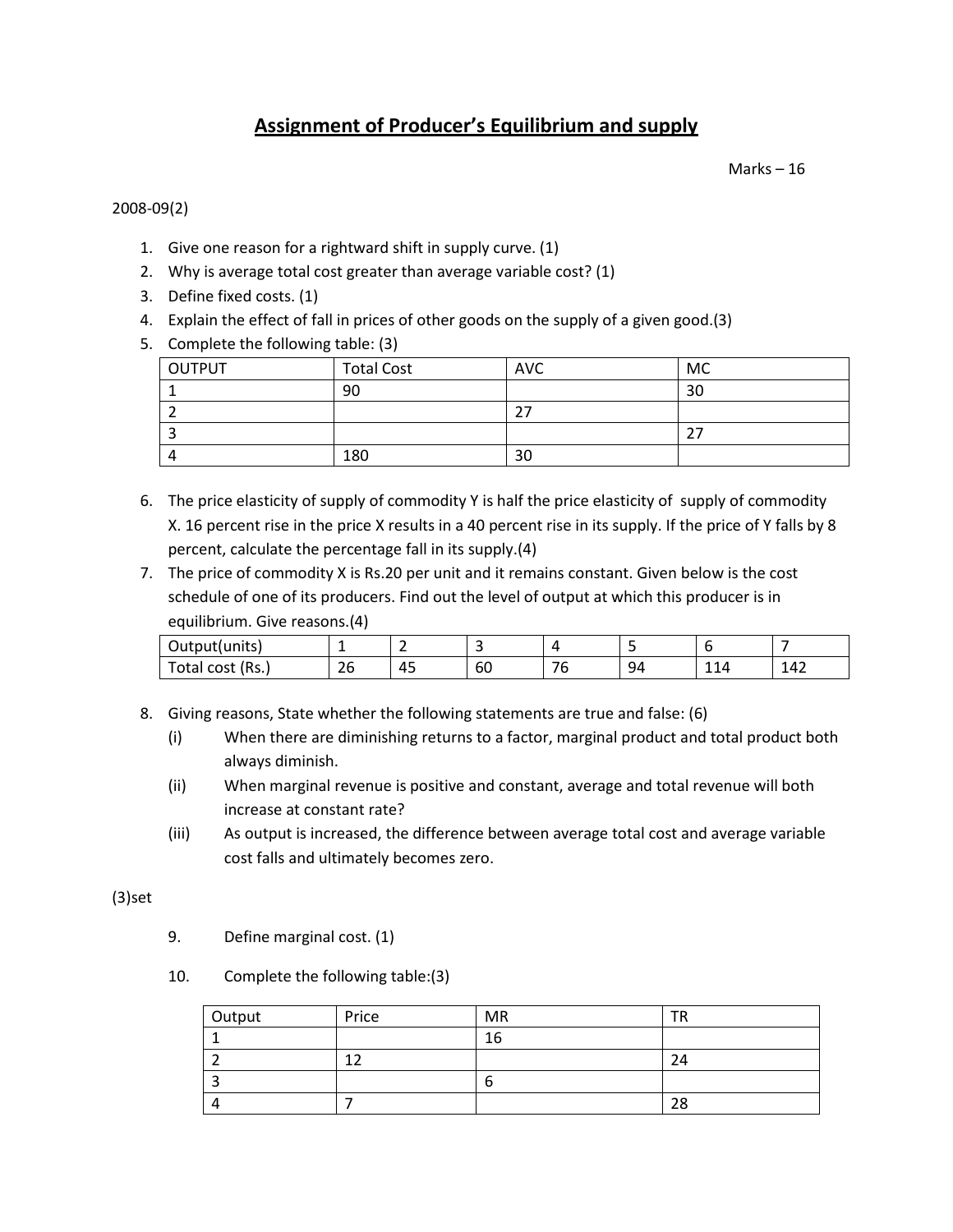- 11. Explain the conditions of producer's equilibrium with the help of a total cost and total revenue schedule. (4)
- 12. Giving reasons, State whether the following statements are true and false: (6)
- (i) Average cost falls only when marginal cost falls.
- (ii) The difference between average total cost and average variable cost is constant.
- (iv) When total revenue is maximum, marginal revenue is also maximum.

2009-10(1)

13. A firm's average fixed cost, when it produces 2 units, is Rs.30. Its average total cost is given below. Calculate its marginal cost and average variable cost at each level of output.(3)

| Output (units)           | . . |    |    |
|--------------------------|-----|----|----|
| Average total cost (Rs.) | 80  | 48 | 40 |

- 14. Total revenue is Rs.400 when the price of the commodity is Rs.2 per unit. When price rises to Rs.3 per unit, the quantity supplied is 300 units. Calculate the price elasticity of supply.(3)
- 15. State whether the following statements are true and false. Give reasons for your answer :(6)
	- (i) When marginal revenue is constant and not equal to zero, then total revenue will also be constant.
	- (ii) As soon as marginal cost starts rising, average variable cost also starts rising.
	- (iii) Total product always increases whether there is increasing returns or diminishing returns to a factor.
- 16. From the following schedule find out the level of output at which the producer is in equilibrium, using marginal cost and marginal revenue approach. Give reasons for your answer. (6)

| Price per unit | Output (units) | Total cost (Rs) |
|----------------|----------------|-----------------|
|                |                |                 |
|                |                |                 |
|                |                | 15              |
|                |                | 18              |
|                |                | 23              |
|                | $\sim$ $\sim$  |                 |

OR

Explain the law of returns to a factor with the help of total product and marginal product schedule.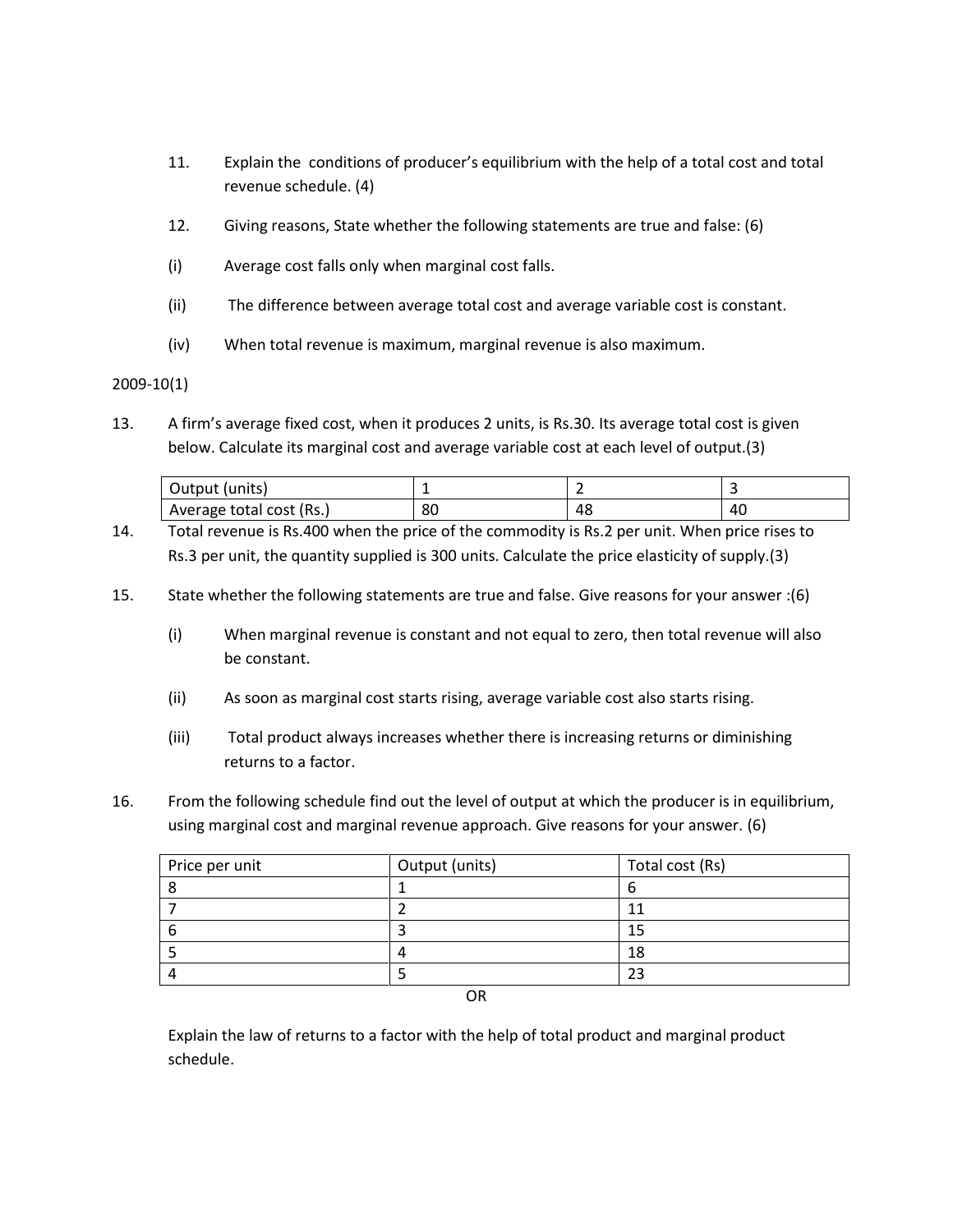## 2010-11(1)

- 17. What is decrease in supply? (1)
- 18. Define production function. (1)
- 19. Distinguish between explicit cost and implicit cost and give examples.(3)
- 20. Draw in a single diagram the average revenue and marginal revenue curves of a firm which can sell any quantity of the good at a given price. Explain. (3)
- 21. Define marginal cost. Explain its relation with average cost. (4)

OR

Define variable cost. Explain the behavior of total variable cost as output increases.

22. What is producer's equilibrium? Explain the conditions of producer's equilibrium through the marginal cost and marginal revenue approach. Use diagram.(6)

#### 2011-12

- 23. What is the behavior of Marginal Revenue in a market in which a firm can sell any quantity of the output it produces at a given price?(1)
- 24. What is the behavior of Total variable cost, as output increases?(1)
- 25. A farmer takes a farm on rent and carries on farming with the help of family members. Identify explicit and implicit costs from this information. Explain.(3)
- 26. A producer borrows money and starts a business. He himself looks after the business. Identify implicit and explicit costs from this information. Explain. (3)
- 27. A producer starts a business by investing his own savings and hiring the labour. Identify implicit and explicit costs from this information. Explain.(3)
- 28. Draw Total Variable Cost, Total Cost, and Total fixed Cost curves in a single diagram.(3)
- 29. What does the Law of Variable Proportions show? State the behavior of marginal product according to this law.(4)

OR

Explain how changes in prices of inputs influence the supply of a product.

30. Explain the distinction between "change in quantity supplied" and "change in supply". Use diagram.(6)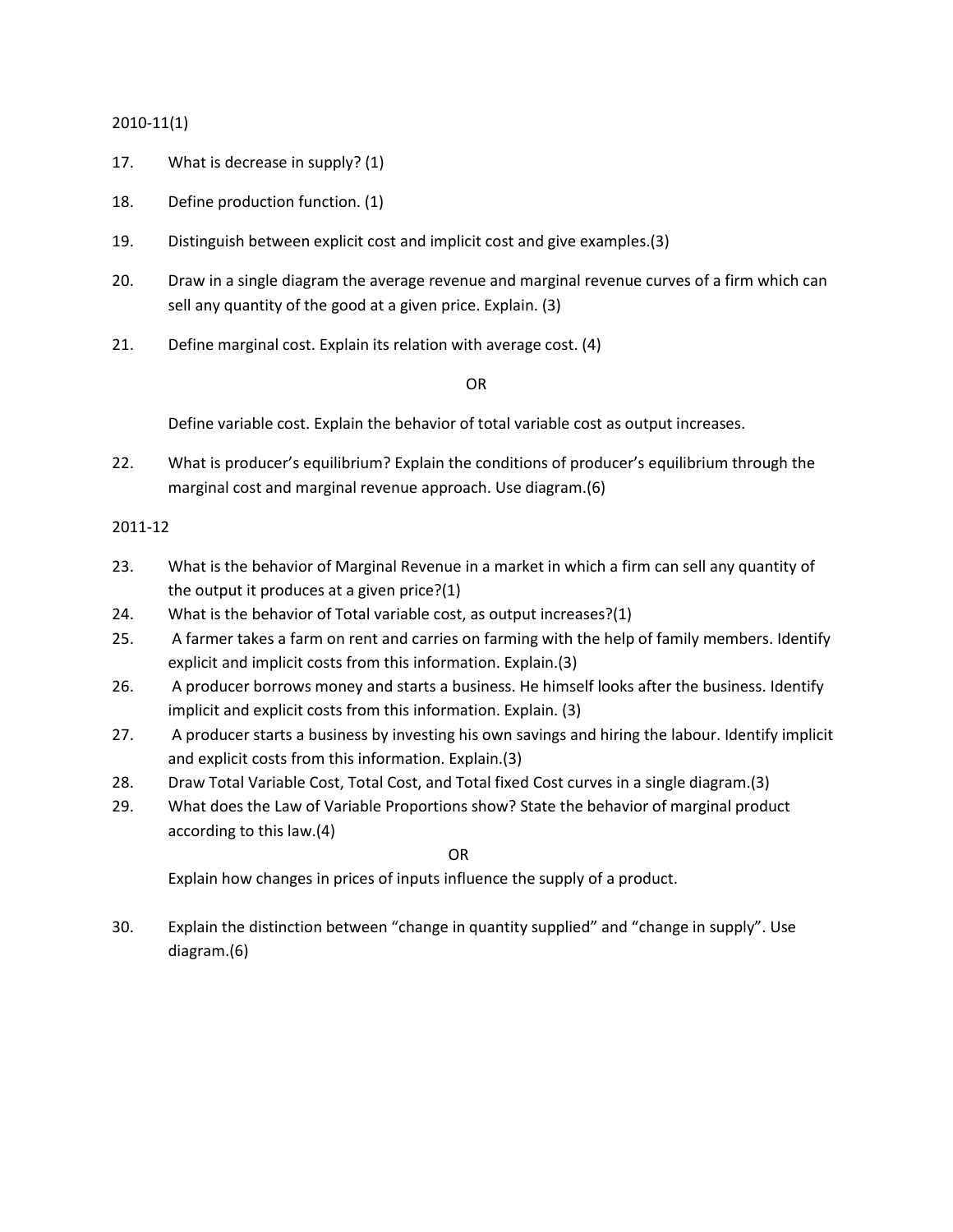#### 2013-2014

#### 1 MARK QUESTION

- 1. Define marginal revenue.
- 2. What is market supply of a product?

#### 3 MARK QUESTION

- 3. Explain how technological progress is a determinant of supply of a good by a firm.
- 4. Explain how input prices are a determinant of supply of a good by a firm.
- 5. Why is average revenue always equal to price.?

## 4 MARK QUESTION

6. Giving reasons explain law of variable proportions.

## 6 mark questions

7. From the following information about a firm ,find the firms equilibrium output in terms of marginal cost and marginal revenue .Give reasons .Also find profit at this output.

| <b>OUTPUT</b> | <b>TOTAL REVENUE</b> | <b>TOTAL COST</b> |
|---------------|----------------------|-------------------|
|               |                      |                   |
|               |                      |                   |
|               |                      |                   |
|               | 24                   |                   |
|               |                      |                   |

2015 -2016

1 MARK QUESTION

- 8. What is relation between average variable cost and average total cost , if fixed cost is zero.
- 9. A firm is able to sell any quantity of a good at a given price .The firms marginal revenue will be :
	- a) GREATER THAN AR
	- b) LESS THAN AR
	- c) EQUAL TO AR
	- d) ZERO
- 10. Demand curve of a firm is perfectly elastic under:
	- a) perfect competition
	- b) monopoly
	- c) monopolistic competition
	- d) oligopoly
- 11. what happens to difference average total cost and average variable cost as production is increased.
	- 4 MARK QUESTION
- 12. Define fixed cost. give an example. Explain with reason the behaviour of AFC as output is increased.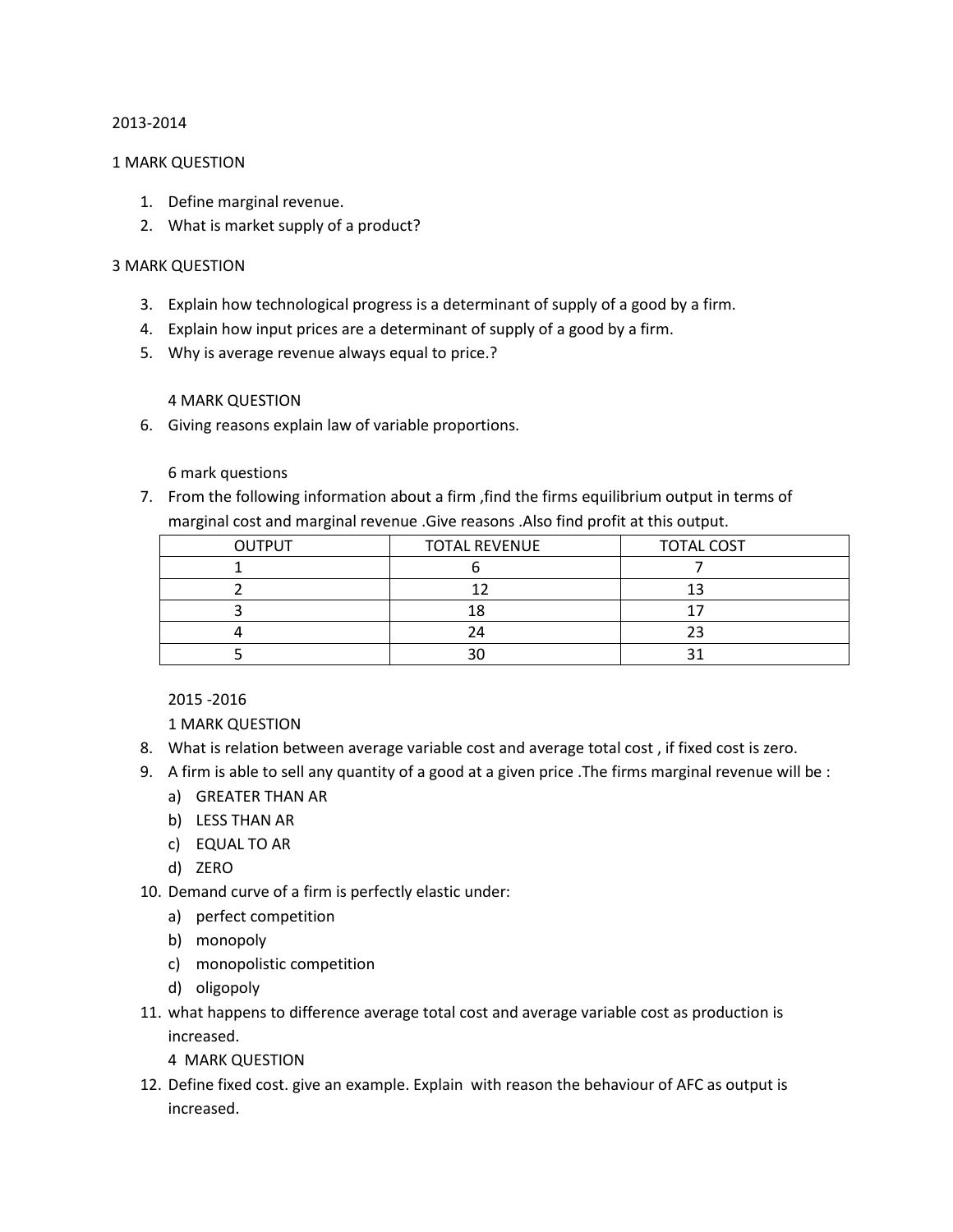- 13. Define marginal product. State the behaviour of marginal product when only one output is increased and other inputs are held constant.
- 14. when a price of commodity falls from RS 12 per unit to RS 9 per unit., the producer supplies 75 percent less. calculate price elastiscity of supply.
- 15. when a price of commodity rises from RS 10 per unit to RS 12 per unit., the producer supplies 10 percent more. calculate price elastiscity of supply. 6 MARK QUESTION
- 16. Examine the effect of a) fall in the own price of good x b) rise in tax rate on good x on supply curve. use diagrams

2013-2014 compartment

- 17. Define variable cost. [1]
- 18. Give two examples of fixed cost. [1]
- 19. When is supply of a good said to be perfectly price inelastic?[1]
- 20. calculate marginal cost at each level of output.

| ∽<br>$1.1 + 0.11$<br>itbut<br>~u                       | -                   |                                       |        |  |   |
|--------------------------------------------------------|---------------------|---------------------------------------|--------|--|---|
| $\Delta$ $\Omega$<br>£<br>$\mathsf{A} \mathsf{v}$<br>╰ | $\sim$<br><u>+4</u> | $\overline{\phantom{a}}$<br>--<br>$-$ | -<br>∸ |  | ᅩ |

- 21. WHEN price of a commodity rises from RS 5 to RS 6 total revenue increases from 1000 to rs 1200.calculate its price elastiscity of supply.[3]
- 22. Explain two causes of decrease in supply of a commodity.[3]
- 23. explain any two causes of rightward shift of supply curve.[3]
- 24. From the following data find out the level of output at which producer is in equilibrium ( use marginal cost marginal revenue approach )[6]

| <b>OUTPUT</b> | <b>TOTAL REVENUE</b> | <b>TOTAL COST</b> |
|---------------|----------------------|-------------------|
|               |                      | 14                |
|               | 24                   | 26                |
|               | 36                   | 36                |
|               | 48                   | 48                |
|               | 6 C                  | 62                |

# 2014-2015

- 25. Expalin the significance of plus sign attached to measure of price elastiscity of supply.[1]
- 26. what is the behaviour of a) AVERAGE FIXED COST B) AVERAGE VARIABLE COST as more and more units of a good are produced?[3]
- 27. Define average revenue . Show that average revenue and price are same.[4]
- 28. what are the different phases in the law of variable proportions in terms of marginal product. Give reason behind each phase. use diagram.[6]
- 29. Explain with the help of numerical example different phases in law of variable proportion.[6]
- 30. Explain why will a producer not be in equilibrium if conditions of equilibrium are not met.[6]